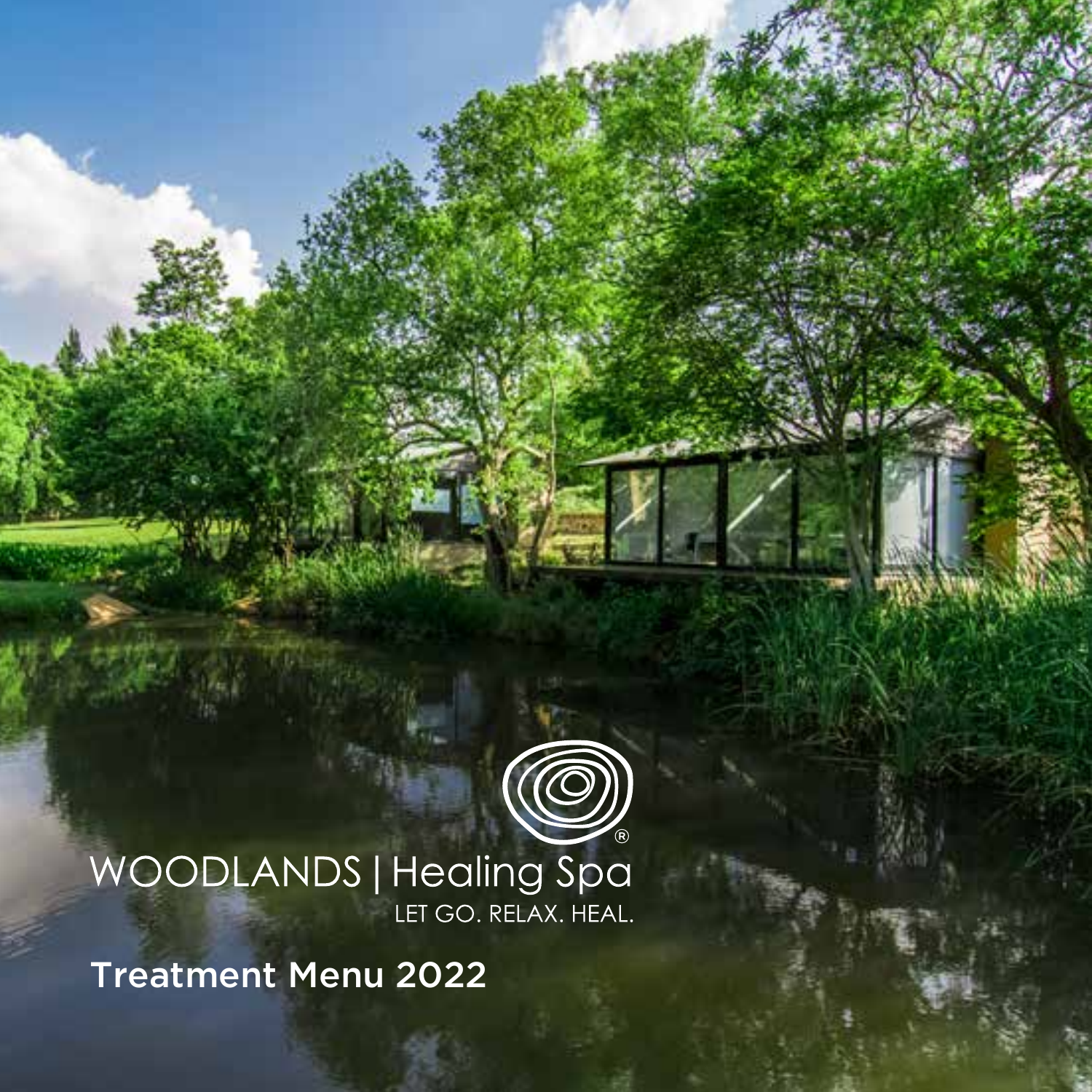### Body Journeys

Woodlands Wonder Ocean Therapy **45min R670** Includes back exfoliation, wrap and 30 minute back neck and shoulder massage. Choice between Anti-stress (lemongrass, lime & lavender), Healing (pine, eucalyptus & tea tree) or Relaxing (vanilla, grapefruit & neroli)

Woodlands Wonder Ocean Therapy full body 90min R1000 Includes back exfoliation, wrap and 60 minute full body massage. Choice between Anti-stress (lemongrass, lime & lavender), Healing (pine, eucalyptus & tea tree) or Relaxing (vanilla, grapefruit & neroli)

Woodlands Love & Gratitude Journey 90min R1040 Starting with a ESSE 30 minite Express facial going into a 60 minute full body massage.

Woodlands Wonder Detox Journey 45min R670 Includes back exfoliation, detox wrap and 30 minute back neck and shoulder massage.

Woodlands Wonder Detox Journey 90min R1000 Includes back exfoliation, detox wrap and 60 minute full body massage.

### Body Rituals

| Full Body Exfoliation (with body butter application) 45min                |               | R430 |
|---------------------------------------------------------------------------|---------------|------|
| Hydrating Body Wrap (Includes exfoliation<br>and full body massage)       | 120min R1.300 |      |
| Slimming/ detox body wrap (Includes<br>exfoliation and full body massage) | 120min R1.300 |      |
| Energising Body wrap (Includes exfoliation<br>and full body massage)      | 120min R1.300 |      |

### Massage Therapies

| Back, neck and shoulder massage - Swedish           | 30 <sub>min</sub> | R450 |
|-----------------------------------------------------|-------------------|------|
|                                                     | 45min             | R570 |
| Back, neck and shoulder massage - Aroma / Hot Stone | 30 <sub>min</sub> | R470 |
|                                                     | 45min             | R590 |
| Full body massage - Swedish                         | 60 <sub>min</sub> | R690 |
|                                                     | 90 <sub>min</sub> | R880 |
| Full body massage - Aroma / Hot Stone               | 60 <sub>min</sub> | R710 |
|                                                     | $90$ min          | R900 |
| Deep tissue massage                                 | 60 <sub>min</sub> | R790 |
|                                                     | 90 <sub>min</sub> | R910 |
| Head and shoulder massage                           | 30 <sub>min</sub> | R370 |
| Pressure point foot massage                         | $30$ min          | R370 |
|                                                     |                   |      |

### Hands and Feet

| Standard manicure             | 60 <sub>min</sub> | R320             |
|-------------------------------|-------------------|------------------|
| Gel manicure                  | 75 <sub>min</sub> | R420             |
| Deluxe Ocean Therapy manicure | 60 <sub>min</sub> | R420             |
| Standard pedicure             | 60 <sub>min</sub> | R420             |
| Gel pedicure                  | 75 <sub>min</sub> | R500             |
| Deluxe Ocean Therapy pedicure | 75 <sub>min</sub> | R500             |
| Spa manicure (excl. paint)    | 30 <sub>min</sub> | R <sub>240</sub> |
| Spa pedicure (excl. paint)    | 30 <sub>min</sub> | R240             |
| File and paint                | 45min             | R170             |
| Gel soak off                  | 30 <sub>min</sub> | R <sub>160</sub> |

### Medical Spa Treatments

| Lamelle Acne Correction Peel Beta plus 15%   | 30 <sub>min</sub> | R510   |
|----------------------------------------------|-------------------|--------|
| Lamelle Acne Correction Peel Beta Plus 20%   | 30 <sub>min</sub> | R590   |
| Lamelle Pigmentation correct Peel Beta 15%   | 30 <sub>min</sub> | R610   |
| Lamelle Pigmentation correct Peel Beta 20%   | $30$ min          | R680   |
| Lamelle Ageing correct Peel Lacti-Firm 30/10 | $30$ min          | R610   |
| Lamelle Ageing correct Peel Lacti-Firm 90/10 | 30 <sub>min</sub> | R680   |
| Lamelle Retistore                            | $30$ min          | R1.050 |
| Lamelle Retistore Plus                       | 30 <sub>min</sub> | R1.250 |
| Dr. Pen Microneedling                        | 60 <sub>min</sub> | R1.200 |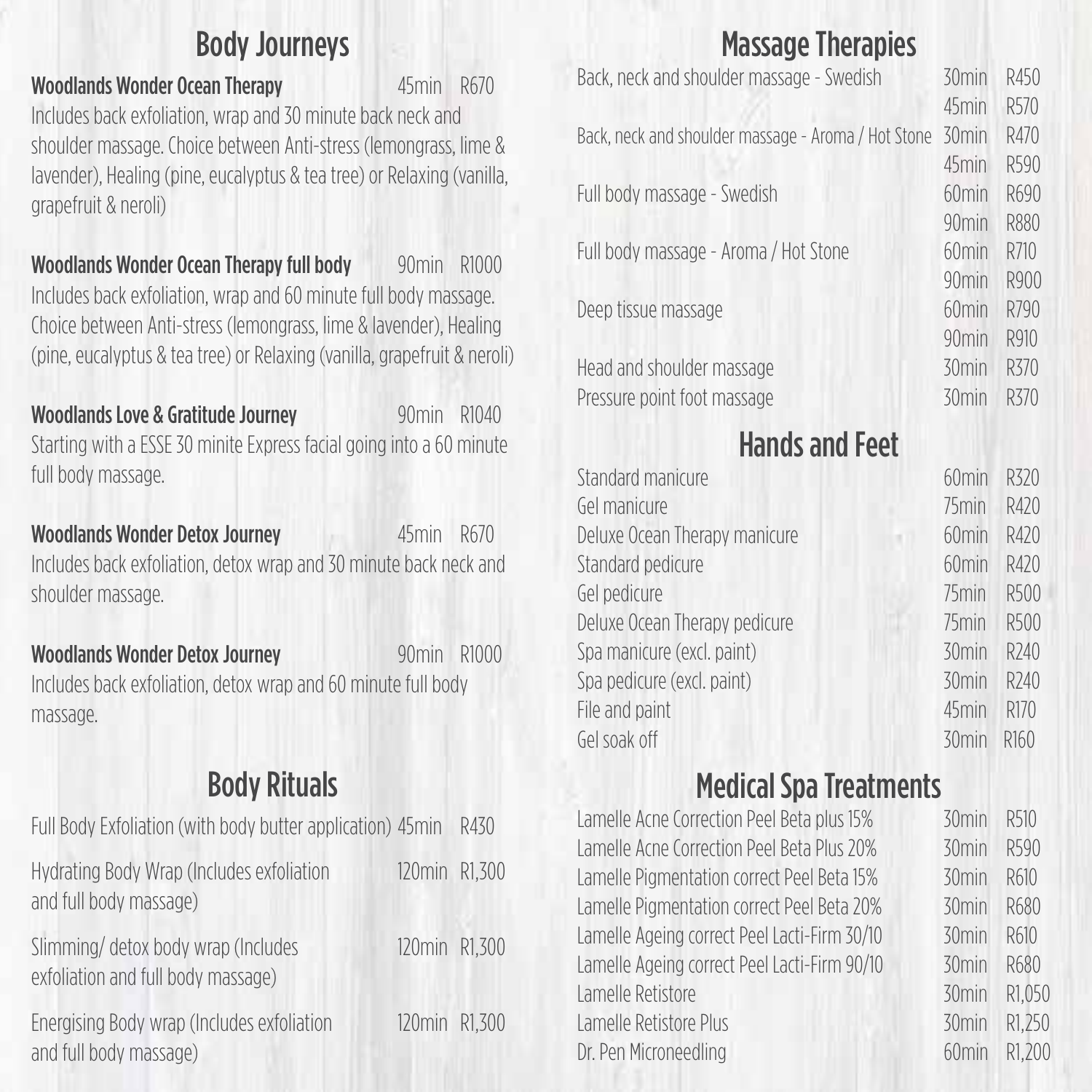### ESSE Facial Experiences

ESSE Pro-biotic facial 75min R950 ESSE Experience facial 60min R695 ESSE Express facial 30min R350

### Grooming

Eye lash tint Fye brow tint Eye brow shaping Tint combo and shape 30min R300

### Underarms Bikini standard Bikini G-string **Brazilian** Hollywood Back 30min R300 Chest/ Stomach Half arm Full arm 30min R200 Half leg (above the knee) Full leg 45min R270 Lip or chin Cheeks 15min R85 Full face 30min R200

| $70$ min          | R95  |
|-------------------|------|
| 15 <sub>min</sub> | R95  |
| 20 <sub>min</sub> | R120 |

Waxing

| 15min             | R110             |
|-------------------|------------------|
| 15 <sub>min</sub> | R130             |
| 30 <sub>min</sub> | R <sub>165</sub> |
| 30min             | R <sub>215</sub> |
| 45min             | R <sub>295</sub> |
| 30 <sub>min</sub> | R300             |
| 15 <sub>min</sub> | R <sub>195</sub> |
| 15 <sub>min</sub> | R <sub>150</sub> |
| 30 <sub>min</sub> | R <sub>200</sub> |
| 30 <sub>min</sub> | R <sub>190</sub> |
| 45min             | R <sub>270</sub> |
| 15 <sub>min</sub> | R85              |
| 15 <sub>min</sub> | R85              |
| 30 <sub>min</sub> | R200             |
|                   |                  |

### Signature Therapies

### Let Go (half day) R1,370 3.0hrs

Let your tension fade away. Choice between either Woodlands Wonder Detox Journey or Ocean Therapy journey. This treatment consists of a back exfoliation, wrap and 60min full body massage. End it off with a 30min pressure point foot massage and enjoy a light lunch on the deck overlooking the river. (Includes 30min Hydrotherapy)

Relax (half day) R1,405 3.0hrs

Relax your body and mind with a 60min aromatherapy massage and ESSE Experience facial. Enjoy a light lunch on the deck surrounded by the sounds of nature. (Includes 30min hydrotherapy)

Heal (half day) R1,140 3.0hrs

Restore and Heal your muscles with a 90min full body hot stone massage, followed by a spa manicure or spa pedicure (excludes paint). Enjoy a light lunch on the deck overlooking the river. (includes 30min hydrotherapy)

Air (full day) R2,105 5.0hrs

Relax and revive through a bubbly 30min hydrotherapy session, 90min aromatherapy massage, ESSE Experience facial and a standard pedicure. This package includes a light lunch with a beverage.

Fire (full day) R1,805 5.0hrs

Indulge in a 30min warming hydrotherapy session followed by a 60min full body hot stone massage, ESSE Experience facial and a Ocean Therapy hand and foot massage. This package includes a light lunch with a beverage.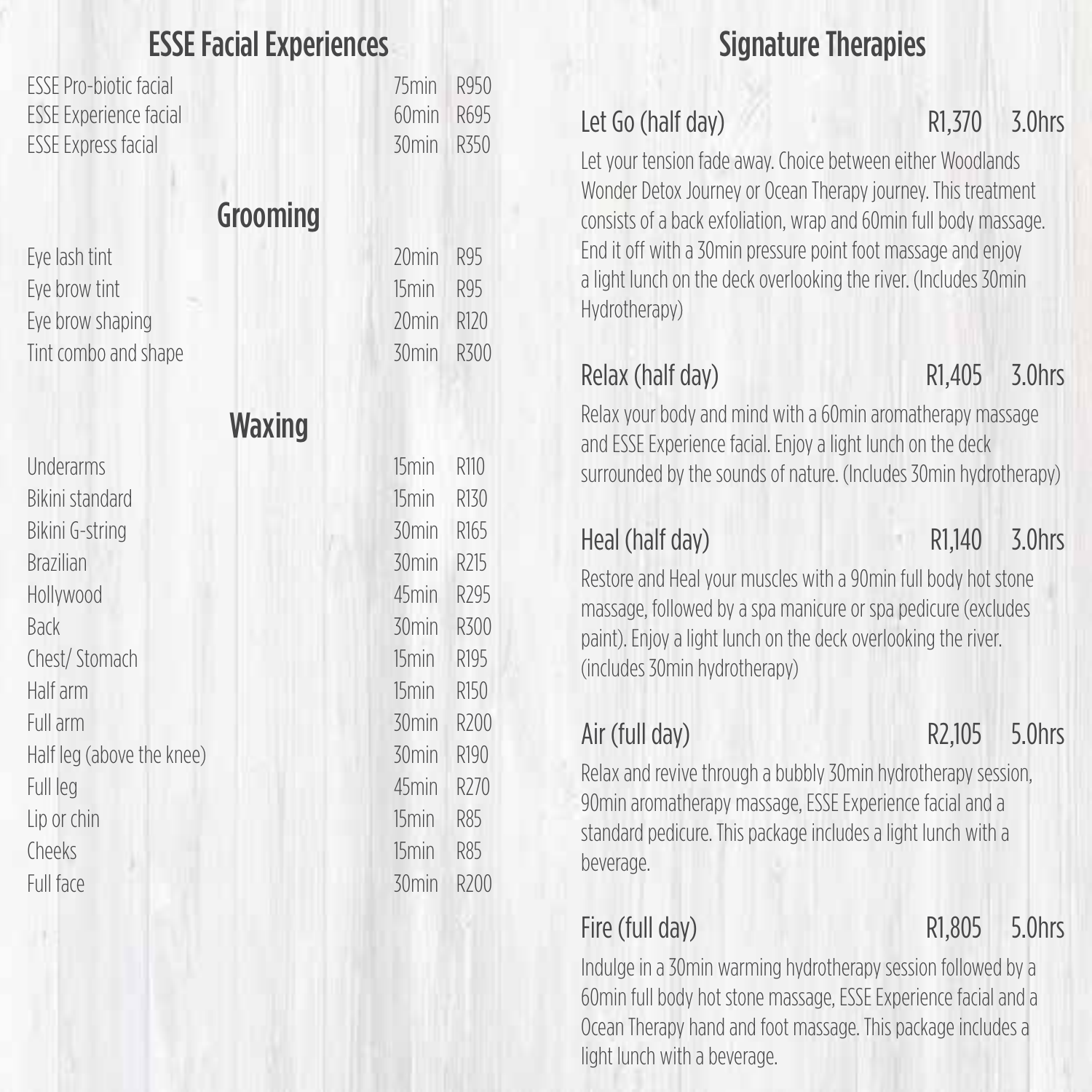### Water (full day) R2,040 5.5hrs

Experience the wonder of the water element in a relaxing 30min hydrotherapy session followed by body wrap and massage, standard manicure and pedicure. This package includes a light lunch with a beverage.

### Time Out (full day) R2,750 7.0hrs

Experience every aspect Woodlands Spa has to offer with this full day spa experience. Start with a welcome drink and breakfast followed by a 30min hydro therapy session, 90min full body massage and 75min ESSE Pro-biotic facial. Break for a light lunch and continue with a Deluxe Ocean Therapy manicure and Deluxe Ocean Therapy pedicure, or a scalp and pressure point foot massage. End your day with a organic cappuccino and small muffin.

### Joy (half day) R1,120 3.0hrs

Relax and enjoy a luxury spa experience with friends or family. Have fun and build good ties through a 30min hydrotherapy session followed by a 45min back, neck and shoulder massage, ESSE Express facial and choice between hand or foot ritual. This package includes a light lunch with a beverage.

### Love and Gratitude (half day) R2,080 3.5hrs

This is a special treatment package, the perfect spa experience for the restoration of body, mind and soul. Relax with a 30min hydrotherapy session followed by a 90min Woodlands Love and Gratitude Journey, starting with a facial going into a full body massage. This package includes a light lunch with a beverage.

### Couples Connect (half day) R2,900 per couple 3.5hrs

Come spend time with a loved one and reconnect while enjoying side-by-side massages. Enjoy a 30min hydrotherapy session together followed by a 60min Hot stone or Aromatherapy massage, head and shoulder massage and pressure point foot massage. End the day with a delicious and healthy light lunch and beverage at the River Café.

### Holistic Journeys

Can be added to any experience at an additional cost, subject to availability of consultants.

|            | R <sub>150</sub> |
|------------|------------------|
| 60min R690 |                  |
| 60min R690 |                  |
| $90$ min   | R880             |
|            |                  |

### Spa Ettiquette

All our guests are welcome to enjoy every aspect of the spa facilities. Arrival time is a minimum of 15 minutes prior to your first treatment. Please note that should you wish to arrive earlier, the relaxation area and hydro pool are available for exclusive use, subject to prior booking. Swimwear must be worn when using the hydro area, we will provide a locker, gown and slippers for your comfort. All prices, treatments and information is current at the time of print and are subject to revision without prior notice. A booking cancellation fee of 50% will be charged on all bookings that are cancelled within 12 hours or less of the appointment time. For groups of 2 or more, we require a 50% deposit before booking will be confirmed.

The spa and its therapists cannot accept responsibility for injuries, adverse reactions or complications before, during or after treatments, or for theft, damage, loss or accident that occurs on the premises.

Regret no children under the age of 13 years is allowed at the Woodlands Spa premises.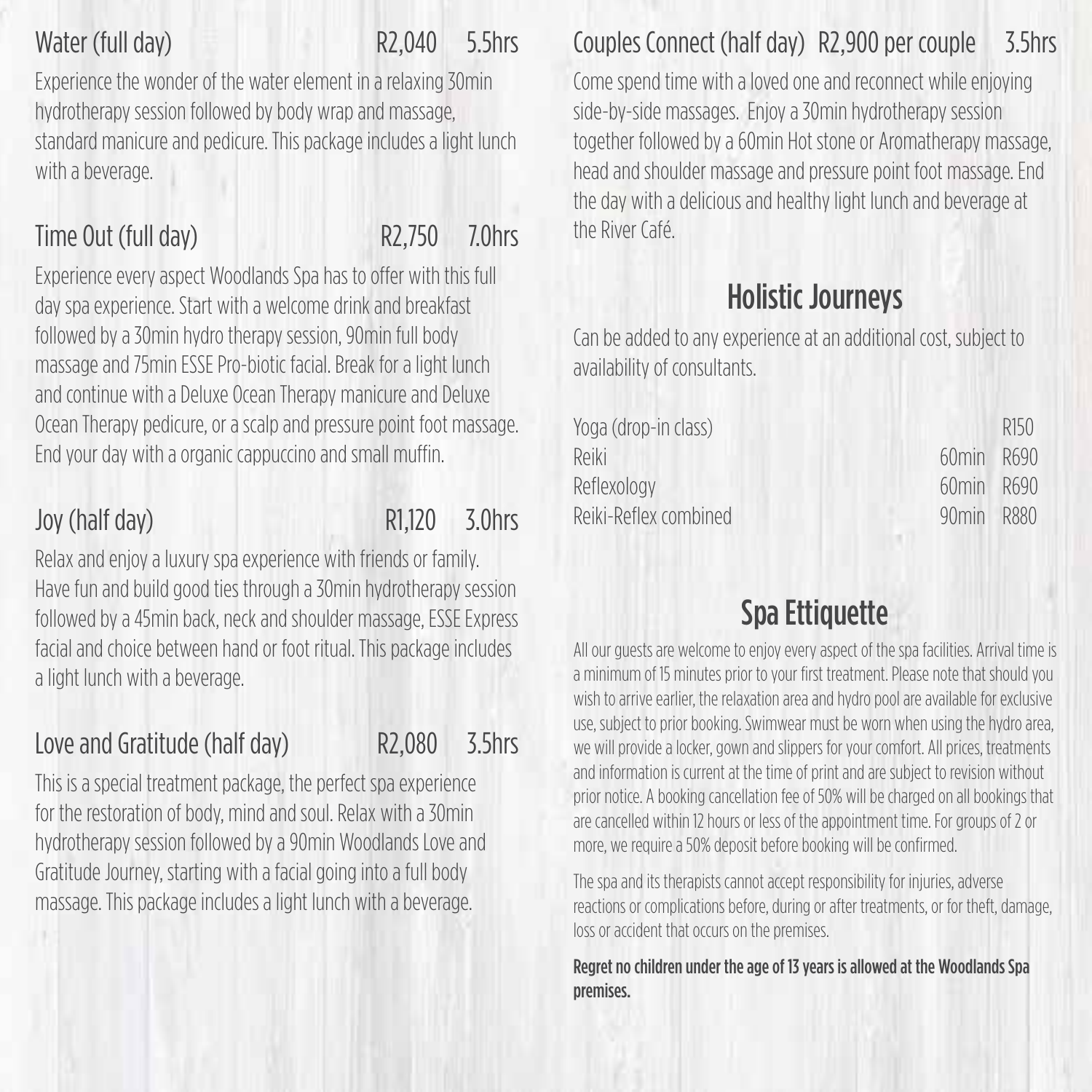## TAKING TIME OUT EACH DAY TO RELAX AND RENEW IS ESSENTIAL TO LIVING WELL. Judith Hanson Lasater